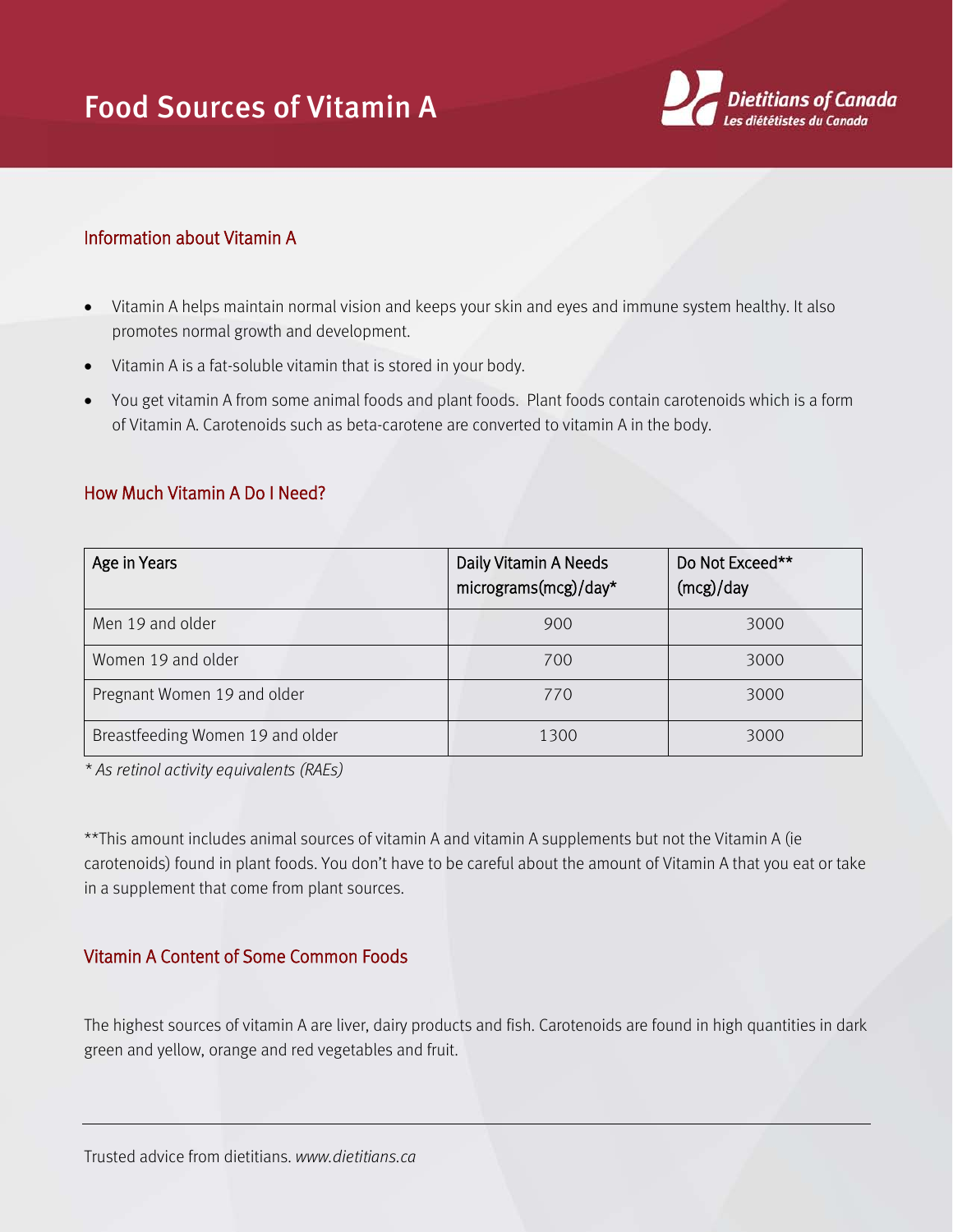

The following table will show you which foods are sources of vitamin A. The amount of vitamin A, listed for fruits and vegetables (also known as retinol activity equivalents/RAE) is the amount of vitamin A available after the body converts the carotenoids into vitamin A.

| Food                               | <b>Serving Size</b> | Vitamin A (mcg) RAE |  |  |
|------------------------------------|---------------------|---------------------|--|--|
| <b>Vegetables and Fruits</b>       |                     |                     |  |  |
| Vegetables                         |                     |                     |  |  |
| Sweet potato, with skin, cooked    | 1 medium            | 1096                |  |  |
| Pumpkin, canned                    | 125 mL $(1/2$ cup)  | 1007                |  |  |
| Carrot juice                       | 125 mL (1/2 cup)    | 966                 |  |  |
| Carrots, cooked                    | 125 mL (1/2 cup)    | 653-709             |  |  |
| Squash, butternut, cooked          | 125 mL (1/2 cup)    | 604                 |  |  |
| Swiss chard, cooked                | 125 mL $(1/2$ cup)  | 566                 |  |  |
| Carrots, baby, raw                 | 8 carrots (80 g)    | 552                 |  |  |
| Collards, cooked                   | 125 mL (1/2 cup)    | 406-516             |  |  |
| Carrot, raw                        | 1 medium $(61g)$    | 509                 |  |  |
| Kale, fresh or frozen, cooked      | 125 mL (1/2 cup)    | 468-505             |  |  |
| Spinach, cooked                    | 125 mL $(1/2$ cup)  | 498                 |  |  |
| Turnip greens, cooked              | 125 mL (1/2 cup)    | 290-466             |  |  |
| Vegetable and fruit juice cocktail | 125 mL (1/2 cup)    | 267                 |  |  |
| Lettuce, romaine                   | 250 mL (1 cup)      | 258                 |  |  |
| Lettuce, red leaf                  | 250 mL (1 cup)      | 218                 |  |  |
| Bok choy, cooked                   | 125 mL $(1/2$ cup)  | 190                 |  |  |
| Rapini, cooked                     | 125 mL (1/2 cup)    | 150                 |  |  |
| Red peppers, cooked                | 125 mL (1/2 cup)    | 106                 |  |  |
|                                    |                     |                     |  |  |

Trusted advice from dietitians. *www.dietitians.ca*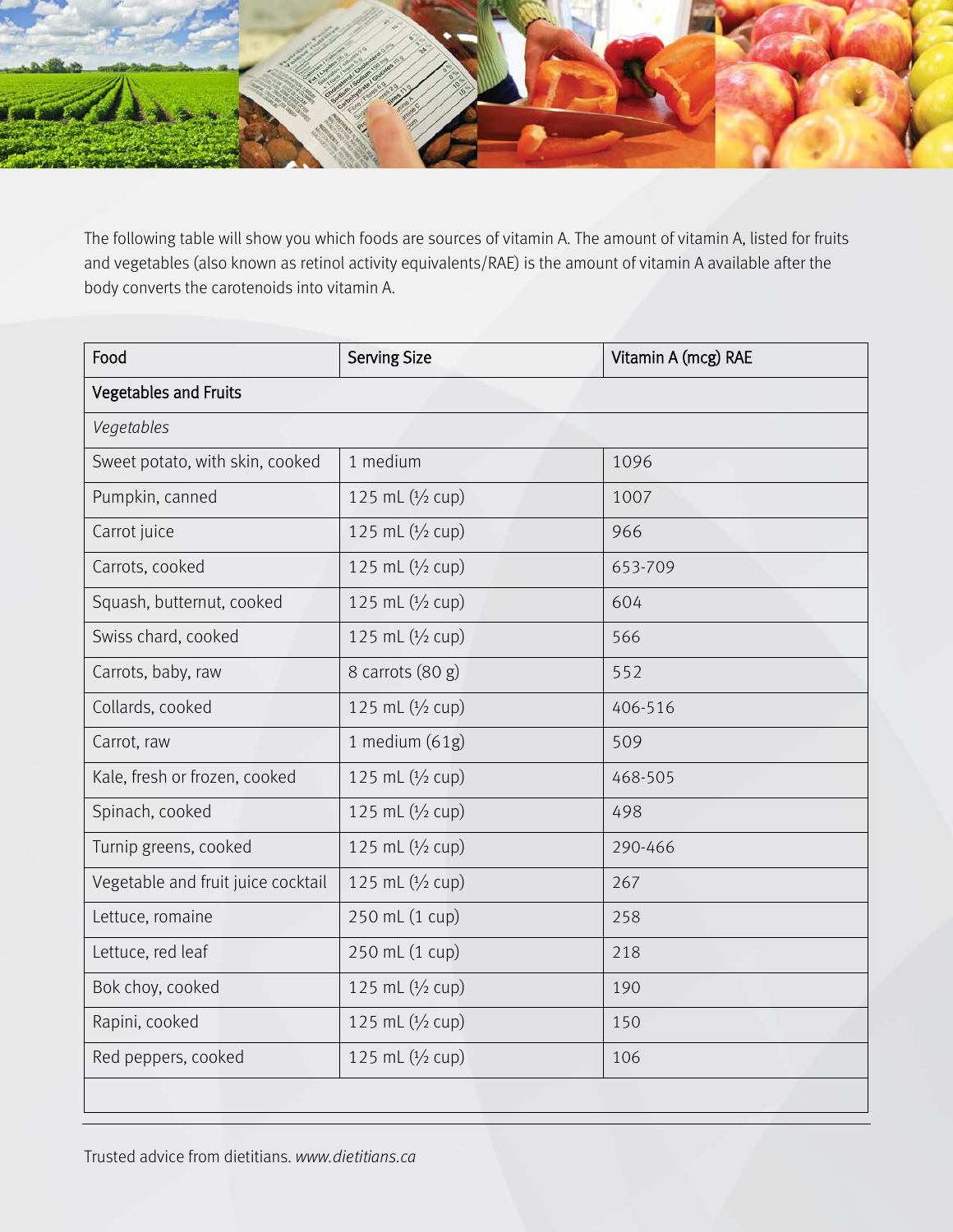

| Fruit                                            |                                                        |             |  |  |
|--------------------------------------------------|--------------------------------------------------------|-------------|--|--|
| Apricots, dried                                  | 60 mL (1/4 cup)                                        | 191         |  |  |
| Apricot, canned                                  | 125 mL $(1/2$ cup)                                     | 169         |  |  |
| Cantaloupe, raw                                  | 125 mL (1/2 cup)                                       | 143         |  |  |
| <b>Grain Products</b>                            | This food group contains very little of this nutrient. |             |  |  |
| <b>Milk and Alternatives</b>                     |                                                        |             |  |  |
| Cheese                                           |                                                        |             |  |  |
| Goat, hard                                       | 50 g (1 1/2 oz)                                        | 243         |  |  |
| Processed, cheddar, fat free                     | 50 g $(1 \frac{1}{2}$ oz)                              | 220         |  |  |
| Goat, semi-soft                                  | 50 g (1 1/2 oz)                                        | 204         |  |  |
| Muenster, neufchatel, gruyere,<br>cheddar, Colby | 50 g (1 1/2 oz)                                        | 132-158     |  |  |
| Ricotta                                          | 125 mL (1/2 cup)                                       | 140-156     |  |  |
| Blue/roquefort                                   | 50 g (1 1/2 oz)                                        | 99-147      |  |  |
| Processed cheese slices, cheddar                 |                                                        | 125         |  |  |
| Milk                                             |                                                        |             |  |  |
| Skim, 1%, 2%, chocolate milk                     | 250 mL (1 cup)                                         | 137-163     |  |  |
| 3.3% homo                                        | 250 mL (1 cup)                                         | 119         |  |  |
| Soy beverage                                     | 250 mL (1 cup)                                         | 103-104     |  |  |
| <b>Meat and Alternatives</b>                     |                                                        |             |  |  |
| Meat                                             |                                                        |             |  |  |
| Liver, turkey, cooked*                           | 75 g $(2 \frac{1}{2}$ oz)                              | 16950       |  |  |
| Liver, veal, cooked*                             | 75 g (2 1/2 oz)                                        | 15052-15859 |  |  |
| Giblets, turkey, cooked                          | 75 g $(2 \frac{1}{2}$ oz)                              | 8053        |  |  |
| Liver, beef, cooked*                             | 75 g $(2 \frac{1}{2}$ oz)                              | 5808-7082   |  |  |

Trusted advice from dietitians. *www.dietitians.ca*